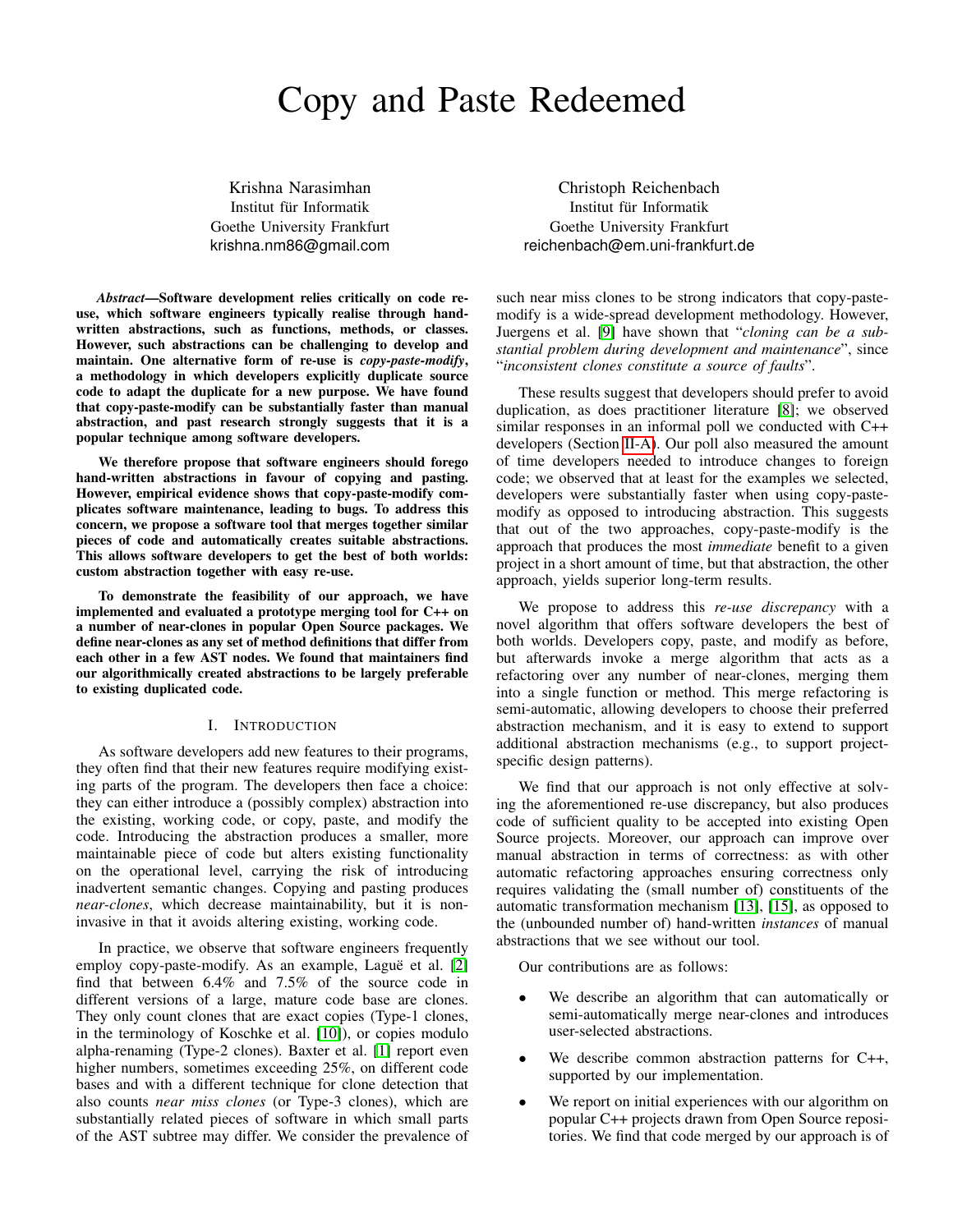

<span id="page-1-5"></span>Fig. 1. An example of merging two functions by introducing a boolean parameter and an if statement.

sufficiently high quality to be accepted as replacement to unmerged code in the majority of cases.

We describe the results of an informal poll among C++ programmers that involved a number of coding tasks. While the poll has only a small sample size, its findings show that copy-paste-modify can substantially outperform manual abstraction in practice.

Section [II](#page-1-1) further motivates our approach and briefly sketches our algorithm. Section [III](#page-2-0) introduces the core concepts underlying our algorithm. Section [IV](#page-2-1) describes the merge algorithm in detail. Section [V](#page-7-0) then discusses our implementation. Section [VI](#page-7-1) presents our evaluation on Open Source software. Section [VII](#page-9-0) discusses related work, and Section [VIII](#page-9-1) concludes.

## <span id="page-1-1"></span>II. TOWARDS PRINCIPLED SOFTWARE DEVELOPMENT WITH COPY-PASTE-MODIFY

Past work in clone detection has found that clones are widespread [\[2\]](#page-10-0), [\[10\]](#page-10-1), [\[1\]](#page-10-2). We hypothesise that a key cause for this prevalence of clones is that *copy-paste-modify makes software developers more productive*, at least in the short term. To explore this hypothesis, we conducted a preliminary, exploratory experiment with a group of graduate student volunteers.

## <span id="page-1-0"></span>*A. Benefits of Copy-Paste-Modify*

For our exploratory experiment, we selected five pairs of C++ methods from the Google Protobuf<sup>[1](#page-1-2)</sup>, Facebook HHVM<sup>[2](#page-1-3)</sup>, and Facebook Rocksdb<sup>[3](#page-1-4)</sup> Open Source repositories, randomly choosing from a set of near-clones reported by a simple clone detector (Section [III\)](#page-2-0). We then removed one of the methods and asked five graduate students with 2 months, 3 months, and 1, 4, and 10 years of C++ programming experience (respectively) to implement the missing functionality. We asked the students with 3 months and 4 years of experience to modify the existing method to support both the existing and the new functionality (i.e., to perform *manual abstraction*), and the remaining three students to use *copy-paste-modify*.

We found that the students using copy-paste-modify were almost universally faster in completing their objectives (2–15 minutes) than the students who performed manual abstraction (7–55 minutes, with three tasks left incomplete). We found only one exception, where the best-performing student on manual abstraction completed the task in the same time as the worst-performing student using copy-paste-modify. Since the three students using copy-paste-modify finished first, we asked them to also perform manual abstraction on a total of five of the problems they had just solved — but despite their familiarity with the code, they consistently performed worse (taking more than twice as long as before) to complete the exact same task again with manual abstraction. Interestingly, developers showed a preference for *having* abstractions as a result (in 12 cases, vs. 5 for copy-paste-modify, out of 20 responses, cf. Appendix [IX\)](#page-9-2).

While our numbers are too small to be statistically significant, we argue that they are compelling evidence for copypaste-modify being more effective than manual abstraction at accomplishing re-use at the method level.

## *B. Copy-Paste-Modify versus Manual Abstraction*

To understand *why* copy-paste-modify might be easier, consider function costFunction1 from Figure [1.](#page-1-5) This function (adapted, like the rest of the example, from the OpenAge[4](#page-1-6) project), computes the Chebyshev distance of two twodimensional coordinates. The implementation consists of a function header with formal parameters, a computation for the intermediate values dx and dy, and finally a computation of the actual Chebyshev distance from dx and dy.

At some point, a developer decides that they need a different distance function, describing the beeline distance between two points (i.e.,  $\sqrt{dx^2 + dy^2}$ ). Computing this distance requires almost exactly the same steps as implemented in costFunction1— except for calling the standard library function std :: hypot instead of std :: max. At this point, the developer faces a choice: they can copy and paste the existing code into a new function (requiring only a copy, paste, and rename action) and modify the call from std :: max to std :: hypot (a trivial one-word edit), or they can manually alter function costFunction1 into costFunctionM (depicted on the right in Figure [1\)](#page-1-5) or a similar function.

<span id="page-1-2"></span><sup>1</sup><https://github.com/google/protobuf>

<span id="page-1-3"></span><sup>2</sup><https://github.com/facebook/hhvm>

<span id="page-1-4"></span><sup>3</sup><https://github.com/facebook/rocksdb>

<span id="page-1-6"></span><sup>4</sup><http://openage.sft.mx/>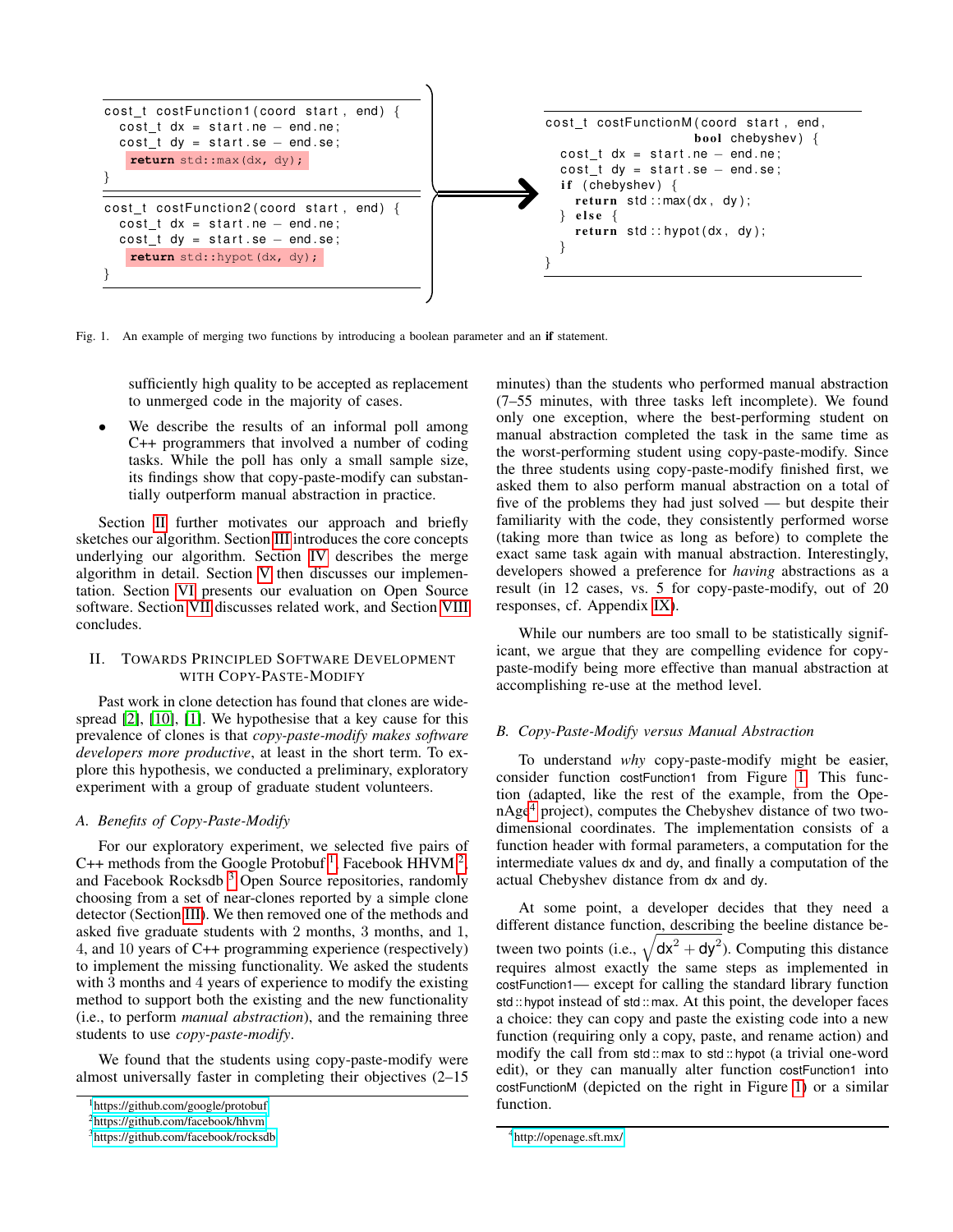This migration requires introducing a new parameter, introducing an if statement, adding a new line to handle the new case, and updating all call sites with the new parameter (perhaps using a suitable automated refactoring). Intellectually, the programmer must reason about altering the function's control flow, formal parameters, and any callers that expect the old functionality, whereas with copy-paste-modify, they only needed to concern themselves with the exact differences between what already existed and what they now needed.

We observe that it is possible to devise an algorithm that takes costFunction1 and costFunction2 and abstracts them into a common costFunctionM, taking care that any callers still continue to work correctly. Note that there are other possible solutions for costFunctionM. The one illustrated here is straightforward, but different code and different requirements may call for different solutions. For example, we could pass std :: hypot or std :: max as function parameters, wrap them into delegates, or pass an enumeration parameter to support additional metrics within this one function. The 'best' abstraction mechanism may depend on style preferences, performance considerations, and plans for future extension; we thus opt to rely on user interaction to choose the most appropriate abstraction mechanism for a given situation.

## <span id="page-2-0"></span>III. LINKING NEAR CLONES THROUGH ROBUST TREE EDIT DISTANCE

We now look at merging ASTs. To merge AST fragments, we first need to show which parts of each tree disagree with each other. We utilise an existing algorithm called Robust Tree Edit Distance, or RTED [\[12\]](#page-10-7). RTED calculates the nodes that are added/removed from one AST when compared to another AST. We use this information for the actual merging phase. We solve this challenge with the help of the *edit distance* and *edit list* of a pair of ASTs, A and B. The edit distance is the number of edit operations needed to transform A into B. RTED defines an edit operation as one of the following:

- delete a node and connect its children to its parent, maintaining the order.
- **insert** a node between two adjacent sibling nodes.
- rename the label of a node.

The edit list is the list of edit operations needed to transform A into B. Another benefit of the RTED is that the edit distance can serve as estimate for how closely related two pieces of code are. We use this observation in our evaluation [VI](#page-7-1) to automatically propose code for merging.

## IV. MERGING ALGORITHM

<span id="page-2-1"></span>We use the term *clone group* to refer to the AST subtrees that we intend to merge. Clone groups can be identified using a clone detector. We used the edit distance to identify clone groups because we felt ASTs with small edit distances intuitively represented the notion of copy-pasted clones. Users can identify clone groups automatically, as we do for our evaluation, or do by hand, as we expect for practical usage of our tool. The merging algorithm works on clone groups of n ASTs of method definitions.

#### *A. Preliminaries*

We summarise the preliminary phase of our merge algorithm. We use the this phase to obtain enough information from  $n$  ASTs so that they can be merged into a single AST. Consider the code in figure [4,](#page-3-0) which we will use to illustrate our approach — while the examples here are not all very closely related, our algorithm supports merging all three. Figure [5](#page-3-1) shows the ASTs for function1 through function3, slightly simplified to remove distracting details.

To explore how we merge these trees, let us first define the term *node position*, which we will be using frequently from now on. We assume that the nodes are indexed from left to right in each level starting with the leftmost index as 1. This node position is the list of indices of child nodes that need to be traversed (from the root node going down) to reach the specified node. The position of the node 'd' in the tree 1 in Figure [5](#page-3-1) is (1,2). We work with node sets and sets of edges between nodes. In order to construct a merged tree from  $n$ given ASTs, we compute the following information:

- 1) The set of nodes that are common to all the ASTs, which the algorithm placed in the merged tree in their respective positions. In the example in Figure [5,](#page-3-1) this set would be the nodes  $\{a, x, y, z\}$ .
- 2) The node positions where a merge must be performed along with:
	- a) The nodes that the algorithm can merge at each position. When the types of the nodes from the ASTs at this position are not the same, a merge is not possible. The algorithm simply aborts the merging at this point.
	- b) The ASTs that these nodes belong to.

We describe how we compute these in the rest of this section. Consider the position (1) in the merged tree in Figure [5:](#page-3-1) the nodes 'b' from AST 1,2 and the node 'b2' from AST 3 are the merge candidates, i.e, the nodes we want to merge. We begin with the notion of Unique Sets (U in the Figure [2\)](#page-3-2) in order to obtain the mergeable nodes, the ASTs they come from, and the corresponding positions. Unique Sets are the set of nodes that are unique to a particular set of ASTs. Any node may be present in one or more ASTs, but not in all. The Unique sets provide information about these specialisation nodes. Consider the example in Figure [5.](#page-3-1) The nodes 'b' and 'c' are present only in  $AST_1$  and  $AST_2$ . We use the notation  $U(AST_1, AST_2)$  to describe nodes that are present precisely in the two specified ASTs but in none of the other ASTs that we are considering. Since there are no further nodes that are unique to  $AST_1$  and  $AST_2, U(AST_1, AST_2) = \{b,c\}$ . We can arrive the U sets for all possible subsets of the set of input ASTs by using the node differences between two ASTs. The node difference between two ASTs is the nodes that exist in one AST, but don't exist in the other. Consider the example:

AST1 = 
$$
(a(b(c)))
$$
, AST2 =  $(a(x(y)))$ 

AST1 - AST2 =  ${b,c}$ 

We need to introduce operators that distinguish between 'in one AST' and 'in the other AST' in order to merge the trees. However, we only need those operators in places where there is actual disagreement between what node should be there. These places are precisely the roots of the subtrees that are not shared between all ASTs. We require more than just the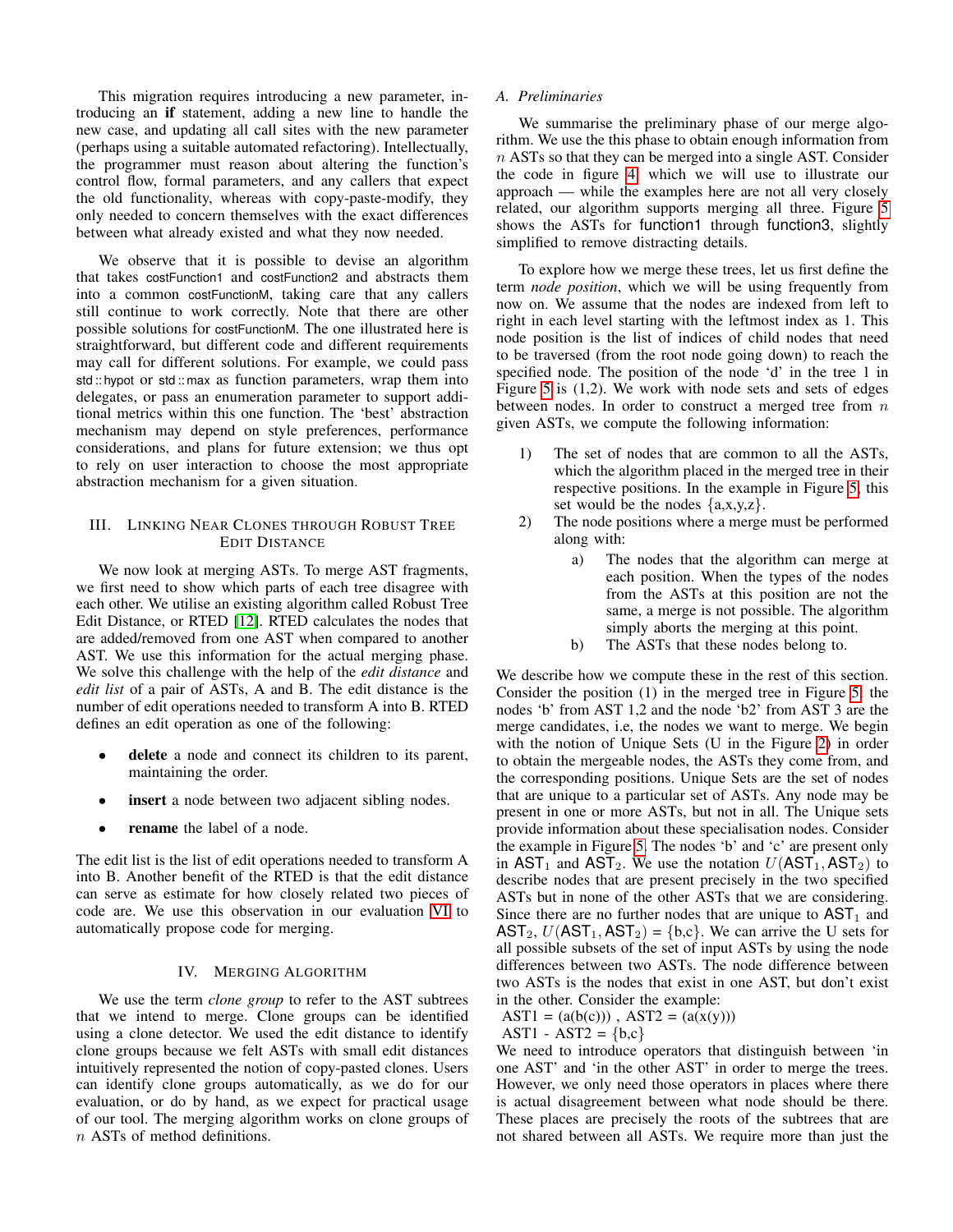Overview of the steps in the preliminary phase:

- 1) We begin with a set of ASTs, ALLASTs.
- 2) We compute the Unique Set for every subset of ALLASTs. Let us call this set *U*. Unique Sets describe the nodes that are present in the subset under consideration, but in no other ASTs in ALLASTs.
- 3) We compute the Rootset of each computed Unique Set. Rootset(ndSet) of a set of nodes is the minimal set of nodes belonging to ndSet such that every node in ndSet has an ancestor in Rootset(ndSet).

<span id="page-3-2"></span>Fig. 2. Overview of the preliminary phase.

```
AST<sub>s</sub> = \{AST<sub>1</sub>, AST<sub>2</sub>, AST<sub>3</sub>\}
```

```
P(AST_S) = {\{AST_1\}, {AST_2\}, {AST_3\}, {AST_1, AST_2\}},\overline{\mathrm{\{AST_1,AST_3\}},\mathrm{\{AST_2,AST_3\}},\mathrm{\{AST_3\}},\mathrm{\overline{AST_1,AST_2,AST_3\}}\}}
```
 $CN = {a,x,y,z}$ 

```
U(AST_1) = {d, f1}<br>
U(AST_2) = {e, f2}<br>
Rootset(U(AST<sub>2</sub>)) = {e,f2}
 U(AST_2) = \{e,f2\}<br>
U(AST_3) = \{b2,f3,n\}<br>
Rootset(U(AST<sub>3</sub>)) = {b2,f3,n
                                     Rootset(U(AST<sub>3</sub>)) = {b2,f3,n}U(AST_1, AST_2) = \{b,c\} Rootset(U(AST_1, AST_2) = \{b\}
```
<span id="page-3-3"></span>Fig. 3. Example sets generated by the Preliminaries

Unique Sets to find these roots. For this purpose, we further filter the Unique sets into Rootsets. The Rootset of a set of nodes N is the minimal set  $Rootset(N) \subseteq N$  such that all nodes  $n \in N$  have an ancestor in *Rootset*(N). We also require that n be an ancestor of itself for our purpose, although that may not be what ancestor usually means. The minimal Rootset is unique because otherwise, there would be at least one node with two parents which is not possible in an AST. The Rootset consists of all the nodes in the set that have no parent nodes that are also in the set. We illustrate an example computation of these sets mentioned in Fig. [2](#page-3-2) for the ASTs in Fig. [5](#page-3-1) in Fig. [3.](#page-3-3) The common nodes are the nodes that are unique to all the sets.

Figure [2](#page-3-2) summarises at a high level how the algorithm would identify the sets in [3](#page-3-3). We observe precisely one Unique set that is different from its Rootset. This is because the node 'b' is a predecessor of the node 'c' and so the Rootset of that subset  $\{AST_1, AST_2\}$  can be reduced to just 'b'. We assume that there are mechanisms to retrieve the information about the position of every node, apart from its label. With that information, we gather that the node 'b' from the set  ${AST_1, AST_2}$  and the node b2 from the set  ${AST_3}$  are potential merge candidates.

## *B. Merge Algorithm*

In the next step, we compute AST positions for merges from the Rootsets. We begin by constructing an intersection tree, which is simply the intersection of all ASTs. Consider the common nodes generated from **Figure [3](#page-3-3)**  $\{a,x,y,z\}$ . The algorithm adds these nodes as it is, as illustrated in Figure [5](#page-3-1). Each Rootset is a set of nodes and each node has a position. Our algorithm assumes that every available position of every node in the Rootsets presents an opportunity to merge. For every available position of every node in the Rootsets, the algorithm

|            |             | void function1()   void function2()   void function3() |
|------------|-------------|--------------------------------------------------------|
|            |             |                                                        |
| b(c,d);    | $b(c, e)$ ; | $b2()$ ;                                               |
| $y = f1$ ; | $y = f2$ ;  | $n()$ ;                                                |
| $x(z)$ ;   | $x(z)$ ;    | $y = f3;$                                              |
|            |             | $x(z)$ ;                                               |
|            |             |                                                        |

void fnMerged (int functionId, int fValue, int bParam)  $2 \mid \{$ 

```
if (functional == 1 || functional == 2)4 {
      b ( c, bParam ):
6 }
    if (functionId == 3)8 {
      b2();
      n();
12 y = fValue;
13 \mid X(z);
14 }
```
<span id="page-3-0"></span>



<span id="page-3-1"></span>Fig. 5. Example merge

 $11$ 

gathers the corresponding nodes with that position and if they are of the same type, the algorithm offers a resolution to the User. The User can pick on a resolution pattern( $RP$  in [5](#page-3-1)) based on the Figure [6](#page-4-0). For the position (1), the node 'b' from the Rootset $(1,2)$  and the node 'b2' from the Rootset $(3)$  would be a potential candidate for merging. We call such points *merge points*. A resolution pattern is a code transformation pattern to resolve the merging of certain kinds of nodes. A resolution pattern will return a node to be inserted at the merge point under consideration. Additionally, it can also transform other parts of the AST. The merging algorithm is therefore not a fully automatic process. It identifies merge points and for each merge point, the user picks a resolution pattern that effects the merge at that point. The algorithm identifies the merge points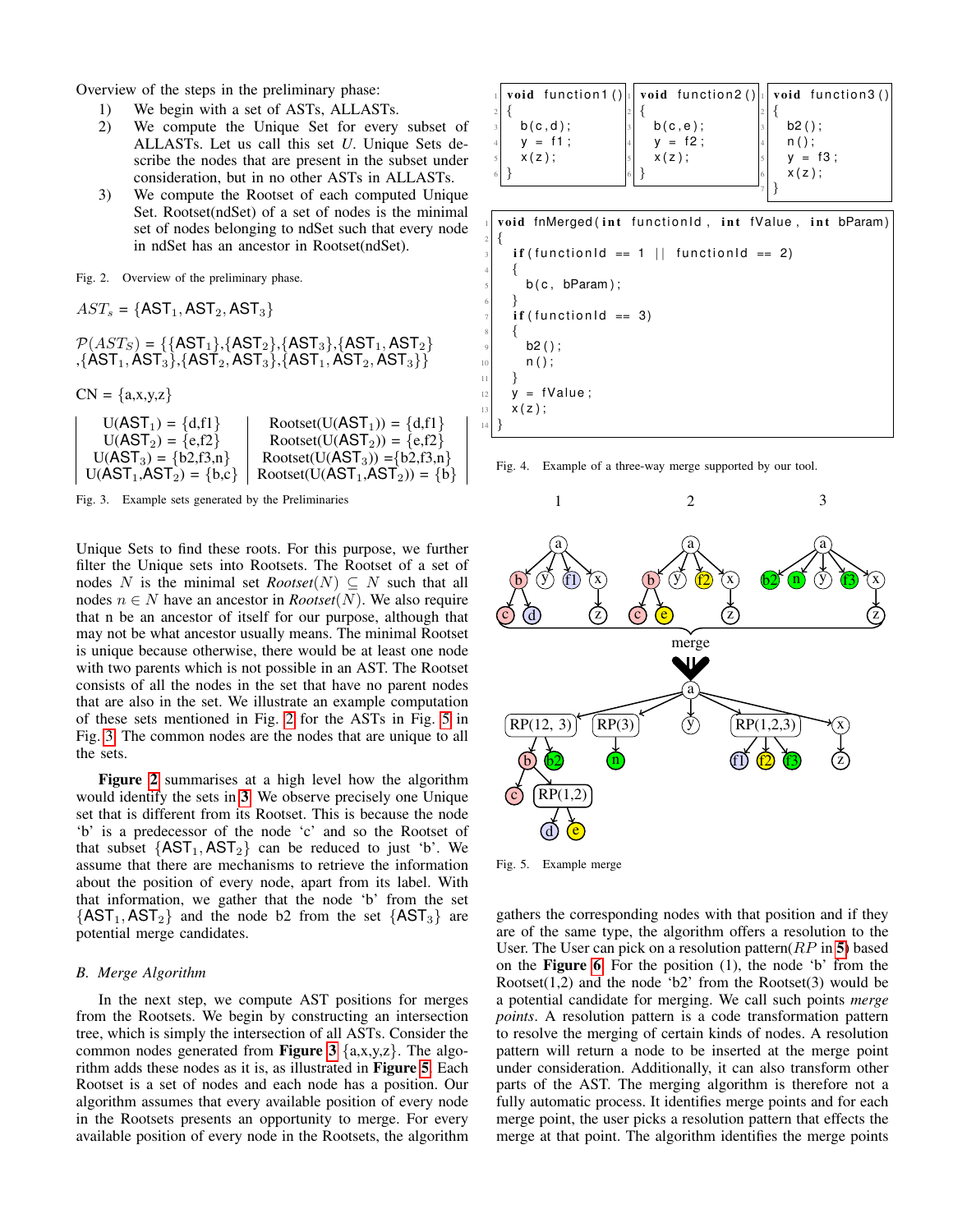| <b>Type of Node</b> | Possible RPs (Caller w/ Callee)   |  |  |  |
|---------------------|-----------------------------------|--|--|--|
| Statement           | Switch, Conditional Branch w/ Ex- |  |  |  |
|                     | tra Parameter, Field              |  |  |  |
| Literal Expression  | Extra Parameter, Field            |  |  |  |
| Type of an argument | Template Parameter                |  |  |  |
| <b>IDExpression</b> | Template Parameter, Extra Param-  |  |  |  |
|                     | eter                              |  |  |  |

<span id="page-4-0"></span>Fig. 6. Available resolution patterns as options presented to the user

separately from the resolution patterns because some resolution patterns may apply to multiple merge points.

Consider the example of replacing the same integer constant in multiple points. The algorithm offers resolution patterns based on the node type for each merge point. For example, if the nodes under consideration in a particular position are all constants, we can introduce introduce an extra parameter of the type of the constant and pass the constant as the parameter value. Another possibility would be to introduce a global field which could be set to the constant. We split resolution patterns into a "merge-substitution" part and a "fixup" part.

The merge-substitution part contains the merged node that is to be inserted into the merged method. This "mergesubstitution" part would be the replacement of the node at the merge point of the method  $RP$ . The fix-up part handles other modifications that need to be performed. These modifications could involve handling call sites or introducing parameters to the merged method or even possibly changing other classes and introducing super classes. Although conceptually, both the fix-up and merge-substitution could be introduced as one, understanding the separation is important since each resolution pattern could make a modification at the merge points in consideration and perform global modifications, the fix-up.

Any merge of two or more ASTs could involve handling additional nodes introduced in one or more of the ASTs. These node introductions may alter the meaning of existing node positions if the positions touch the new node's parent node. Consider in Fig. 4, the introduction of node n in tree 3. As a side effect, this node introduction alters the positions. The positions of f1,f2, i.e, (3) will be different that of f3, i.e, (4). This actually applies to all nodes that are to the right of n in tree 3. We therefore automatically adjust node positions. We used the edit list to update the paths of affected node.

Consider the example in figure [4.](#page-3-0) When we merge the ASTs generated for function1 through function3, it looks like Figure [5\(](#page-3-1)4).which in turn might look like the code in fnMerged.

Another concern for readers could be the expense of performing the copy-paste as a pre requisite for invoking our tool. As we have previously established with our user study, copy-paste is definitely faster than manual abstraction. Invoking our tool has almost no overhead as it only involves providing the copy-pasted code as input.

In the following subsections, we discuss a few resolution patterns that were implemented to evaluate our approach. Although our approach is generic and theoretically can be applied to any AST chunks, we merged method definitions 15

11 12 and replaced the existing definitions with calls to the merged method. Since the merging process involves creating a new merged method and introducing sensible calls to the merged method, we generate a merged version of the parameters. A merged version of the parameters is simply a combined list of the parameters of the individual methods. Two parameters are equal if their types, names and array/pointer specifiers are equal. We maintain a map of the individual parameters to their positions in the merged parameters so that calls can be generated appropriately. For each of the following resolution patterns, we describe the merge resolution and the fix up part.

It is to be noted that the examples used for illustrating the resolution patterns were all real code example of the Open Source repository from Github. We picked these four patterns based on a manual study of various clone groups of methods. We found them to be fully sufficient for the examples that we had randomly selected for evaluation. The examples presented here are abbreviated for space reasons. In the examples, the nodes highlighted in red indicate the unique nodes in each function and the nodes highlighted in blue indicate the nodes emerging from the merge resolution.

*1) Pattern: Switch Statement with Extra Parameter:* This resolution can be applied if the nodes to be merged are all Statements. Because of this, we can assume a list of Statements to construct the auxiliary AST node. We can assume for our purpose, a Statement node that has two attributes, the Statement itself and the ASTId, denoting the AST they originate from. Let us call our list of Statement alternatives StmtAlt. *Merge-Resolution*:

```
SwitchStmt(ASTId,
                    [\langle n, \mathsf{stmt}\rangle|\mathsf{stmt} \in \mathsf{StmtAlt}, \mathsf{stmt} \in AST_n])where ASTId is fresh
```
The constructor SwitchStmt takes as input an identifier to switch between (in this case ASTId which is a fresh identifier) and a list of tuples containing the identifier for the case block and the Statement block for each case. The List function takes in one parameter that denotes what is the type of individual elements of the list. Each tuple is constructed from the Stat list. The first element of the tuple is the ASTId of each Statement, and the second element is the Statement itself. ASTId of a node is the AST it belongs to.

*Fix-up*: We add **ASTID** as an additional formal parameter to the surrounding method or function and modify the corresponding call sites to supply their own AST Ids as actual parameters. Consider the function snippets

```
jobject
       function_openROnly__JLjava(
       JNIEnv* env, jobject jdb,..) {
     rocksdb::DB* db = nullptr;rocksdb:: Status s;
     /* About 50 lines of common code */
     7 s = rocksdb::DB::OpenForReadOnly(∗opt, db path,
                                column_families, &handles, &db);
 9 return null;
10 }
13 jobject
14 function_open__JLjava(
       JNIEnv* env, jobject jdb,..) {
```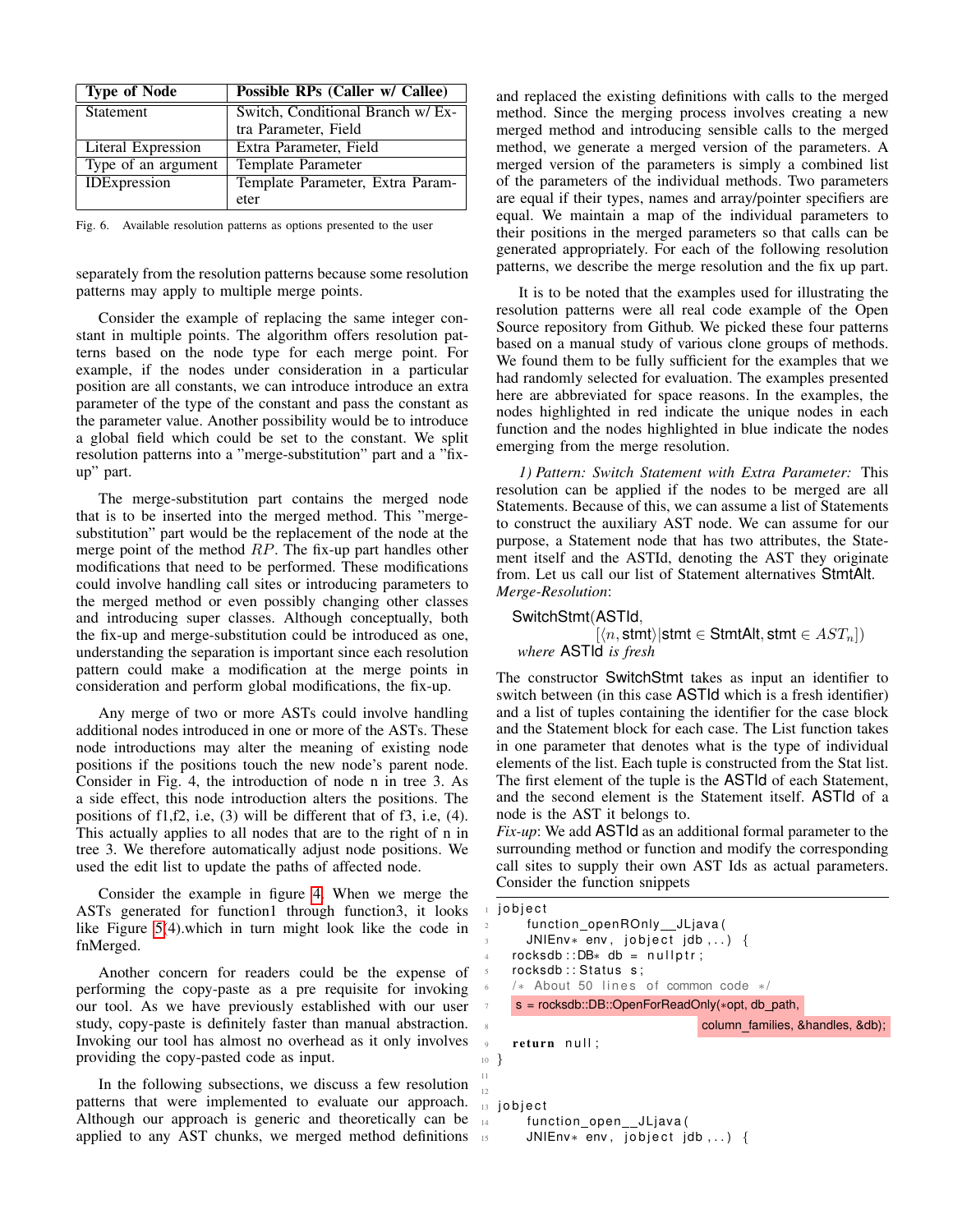```
16 return
17 rocksdb::DB* db = nullptr;
18 rocksdb:: Status s;
19 /* About 50 lines of common code */
20 s = rocksdb::DB::Open(∗opt, db path,
21 column families, &handles, &db);
22 return null;
23 }
```
Our pattern merges these snippets by introducing a switch statement to choose between the two options. Modulo variable renaming and indentation, this produces the following output (with the generated switch statement in lines 25–34):

```
j o b j e ct
2 function_openROnly__JLjava(
      JNIEnv* env, jobject jdb,..) {
    r e turn
    function_open_ROnly__JLjava (
6 env, jdb, .., 1);
7 }
8
9
10 jobject
11 function_open__JLjava(
12 JNIEnv* env, jobject jdb,..) {
13 return
14 function_open_ROnly__JLjava(
15 env, jdb,.., 2);
16 }
17
18
19 jobject
20 function_open_ROnly__JLjava(
21 JNIEnv* env, jobject jdb,.., int openType) {
22 rocksdb::DB* db = nullptr;
23 rocksdb:: Status s;
24 /* About 50 lines of common code */
25 switch(openType) {
26 case 1:
27 s = rocksdb::DB::OpenForReadOnly(∗opt,
28 db path,column families, &handles,&db);
       break;
30 case 2:
31 \quad S = rocksdb::DB::Open(*opt,
32 db path,column families, &handles,&db);
33 break; }
34 return null;
35 }
```
*2) Pattern: Pass Extra Parameter for Literal Expressions:* This resolution can be applied if the nodes to be merged are all Constants(Literal Expressions). Literal Expressions are nodes that have a constant value and type. We require that each of these constants are of the same type. Otherwise, a merge is not possible. The merge-resolution is a simple id expression that switches between the corresponding constants based on the values passed to the 'newParam', a fresh parameter. We resolve this pattern with an Id expression, which is a node that contains a name of a field or a variable. *Merge-Resolution*:

IDExpr(newParam) *where* newParam *is fresh*

*Fix-up*: We add newParam as additional formal parameter to the surrounding method or function and modify existing call sites to supply their own constants as actual parameters input. Consider the following function snippets, taken from the Oracle's Node-OracleDB project <sup>[5](#page-5-0)</sup>:

Handle<Value> 2 Connection :: GetClientId (Local<String> property, const AccessorInfo& info) <sup>5</sup> {  $6 \cdot \cdot \cdot$ if (!njsConn->is Valid\_) <sup>8</sup> . . .  $9$  else <sup>10</sup> msg = 11 NJSMessages :: getErrorMsg 12 ( err WriteOnly, "clientId" );  $13$  NJS\_SET\_EXCEPTION ( $\overline{msg.c\_str()}$ ,  $14$  (int) msg. length ()); 15 return Undefined (); <sup>16</sup> } 18 Handle<Value> 19 Connection :: GetModule (L 20 Local<String> property, 21 const AccessorInfo& info) <sup>22</sup> { <sup>23</sup> . . . 24 if (!njsConn->is Valid\_) <sup>25</sup> . . .  $26$  else  $27$  msg = 28 NJSMessages : : getErrorMsg  $29$  (errWriteOnly, "module");  $30$  NJS SET EXCEPTION (msg. c\_str(),  $31$  (int) msg. length ()); 32 return Undefined ( ); <sup>33</sup> } <sup>36</sup> Handle<Value> 37 Connection :: GetAction  $38$  (Local<String> property 39 const AccessorInfo& info) <sup>40</sup> {  $41$ 42 if (!njsConn->is Valid\_)  $43$  . 44 **else**  $45$  msa = 46 NJSMessages :: getErrorMsg 47 (errWriteOnly, "action"); 48 NJS\_SET\_EXCEPTION (msg. c\_str(),  $49$  (int) msg. length ()); 50 return Undefined (); <sup>51</sup> }

Our tool would identify that the calls to getClientId, getModule and getAction are resolvable using an extra parameter. Modulo variable renaming and indentation, this produces the following output, the Id Expression *errorMsg* produced in line 13:

17

34 35

2 Connection :: GetProperty

Handle<Value>

<span id="page-5-0"></span><sup>5</sup><https://github.com/oracle/node-oracledb/>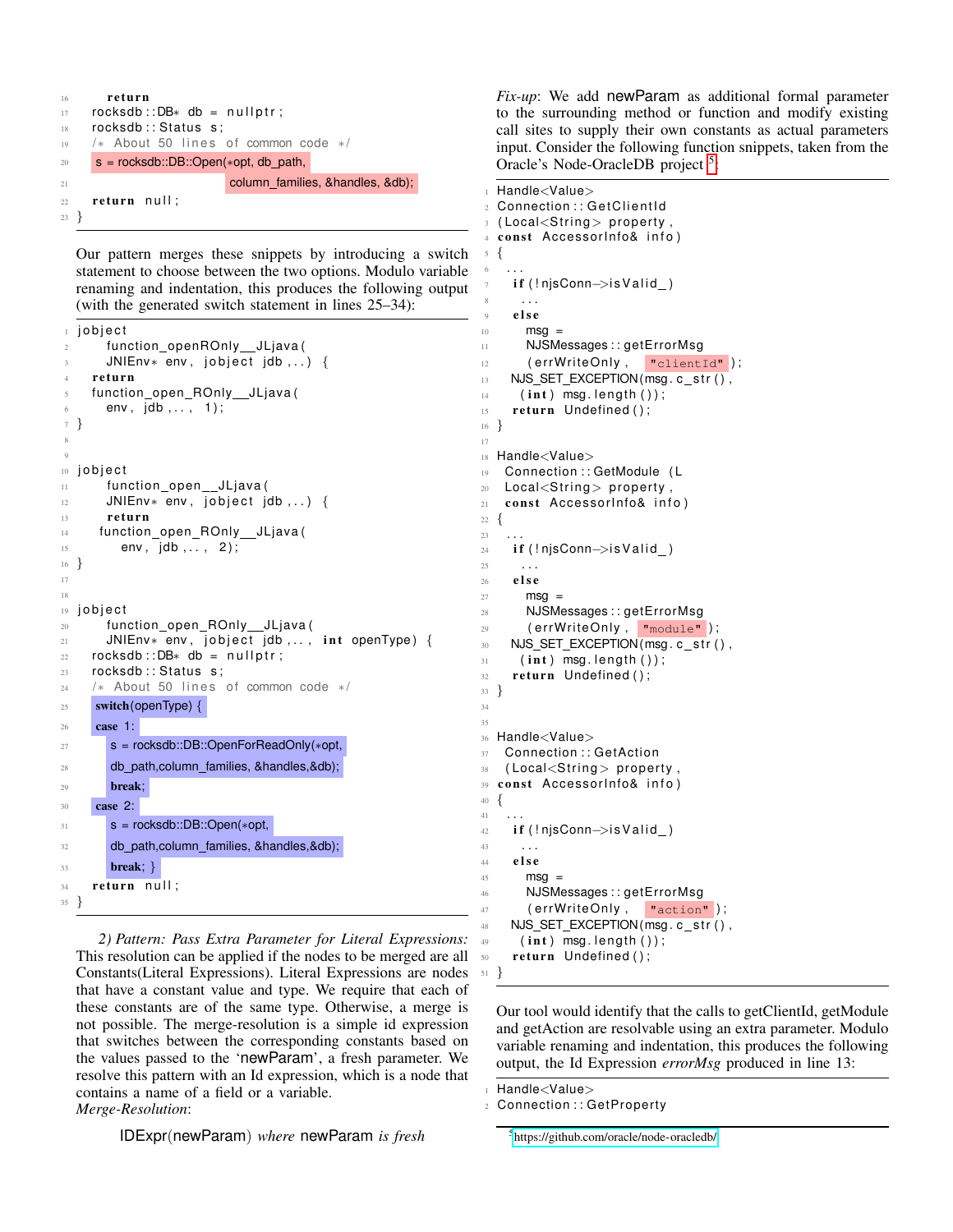```
3 (Local<String> property,
4 const AccessorInfo& info,
5 string errorMsg)
6 {
 7 . . .
8 if (!njsConn->is Valid_)
9 \qquad \qquad . . .10 else
11 msg =
12 NJSMessages : : getErrorMsg
13 (errWriteOnly, errorMsg);
14 NJS_SET_EXCEPTION(msg. c_str(),
15 (int) msg. length());
16 return Undefined ();
17 }
18
19
20 Handle<Value>
21 Connection :: GetClientId
22 (Local<String> property,
23 const AccessorInfo& info)
24 \frac{1}{2}25 return
26 Connection :: GetProperty
27 (property, info, "clientid");
28 }
2930 /* The methods getModule and getAction
31 are constructed to be similar to get Client */
```
*3) Pattern: Templates for TypeExpressions:* We can apply this resolution if the nodes to be merged are all TypeExpressions. The return is a simple IDExpr that is an object of the new typename introduced in the fix up part. *Merge-Resolution*:

## IDExpr(newParam) *where* newParam *is fresh*

*Fix-up*: The fix-up introduces a new formal template type parameter to the function definition with a fresh type name. Consider the function snippets taken from the RethinkDB project <sup>[6](#page-6-0)</sup>

```
cJSON *cJSON_CreateIntArray
2 ( int *numbers, int count) {
3 \cdot \cdot \cdotfor (int i = 0; a 88 i <count; i + 1) {
          5 . . .
       6 }
      a \rightarrow \text{tail} = p;
8 return a:
9 }
10
11 cJSON ∗cJSON CreateDoubleArray
12 ( double ∗numbers, int count) {
13
14 for (int i=0;a && i<count; i++) {
15 . . .
16 }
17 a–>tail = p;
18 return a;
19 }
```
Our tool would identify that the calls to CreateIntArray and CreateDoubleArray are resolvable using an extra template type parameter. Modulo variable renaming and indentation, this produces the following output:

```
1 template<typename T>
2 cJSON
   3 ∗cJSON CreateNumArray
   (T numbers, int count) {
5 \qquad \ldotsfor (int i = 0; a && i <count; i +) {
7 \quad . \quad . \quad .8 }
9 \qquad a \rightarrow \text{tail} = p;
10 return a:
11 }
12
13 cJSON ∗cJSON_CreateIntArray
14 (int *numbers, int count) {
15 return cJSON_CreateNumArray
16 (numbers, count);
17 }
18
19 cJSON ∗cJSON CreateDoubleArray
20 (double *numbers, int count) {
21 return cJSON_CreateNumArray
22 ( numbers , count ) ;
23 }
```
*4) Pattern: Pass Extra Parameter for ID Expressions:* This resolution can be applied if the nodes to be merged are all Variable identifiers(ID Expressions). An Id expression is a node that contains a name of a field or a variable. We assumed that each of these variables are of the same type. Otherwise, a merge is not possible. The merge-resolution is a simple id expression that switches between the corresponding variable names based on the values passed to the 'newParam', a fresh parameter.

*Merge-Resolution*:

```
IDExpr(newParam) where newParam is fresh
```
The resolution here is very similar to the pattern 2, except that our algorithm promotes lvalues to pointer-type parameters whenever needed. Passing identifier is more challenging than passing literals. An interesting scenario in this pattern is when the variable is assigned before reference. Consider the example :

|                     | $\pm$ void fn1()           |
|---------------------|----------------------------|
| $2 \left\{ \right.$ |                            |
|                     | 3 <b>int</b> $x = 10$ ;    |
|                     | 4 int $y = x + 1$ ;        |
| $5 \}$              |                            |
|                     | $6$ void fn1()             |
| $7 \frac{1}{2}$     |                            |
|                     | $\sin t$ z = 10;           |
|                     | 9 <b>int</b> $y = z + 1$ ; |
| $10$ }              |                            |
|                     |                            |

The algorithm would handle this case by identifying two different merge points each for the identifiers x and z and performing a post processing to link the definition and reference of the variable.

*Fix-up*: We add newParam as additional formal parameter of the type of the identifiers being merged and the corresponding call sites modified to supply their own identifiers as formal

<span id="page-6-0"></span><sup>6</sup><https://github.com/rethinkdb/rethinkdb/>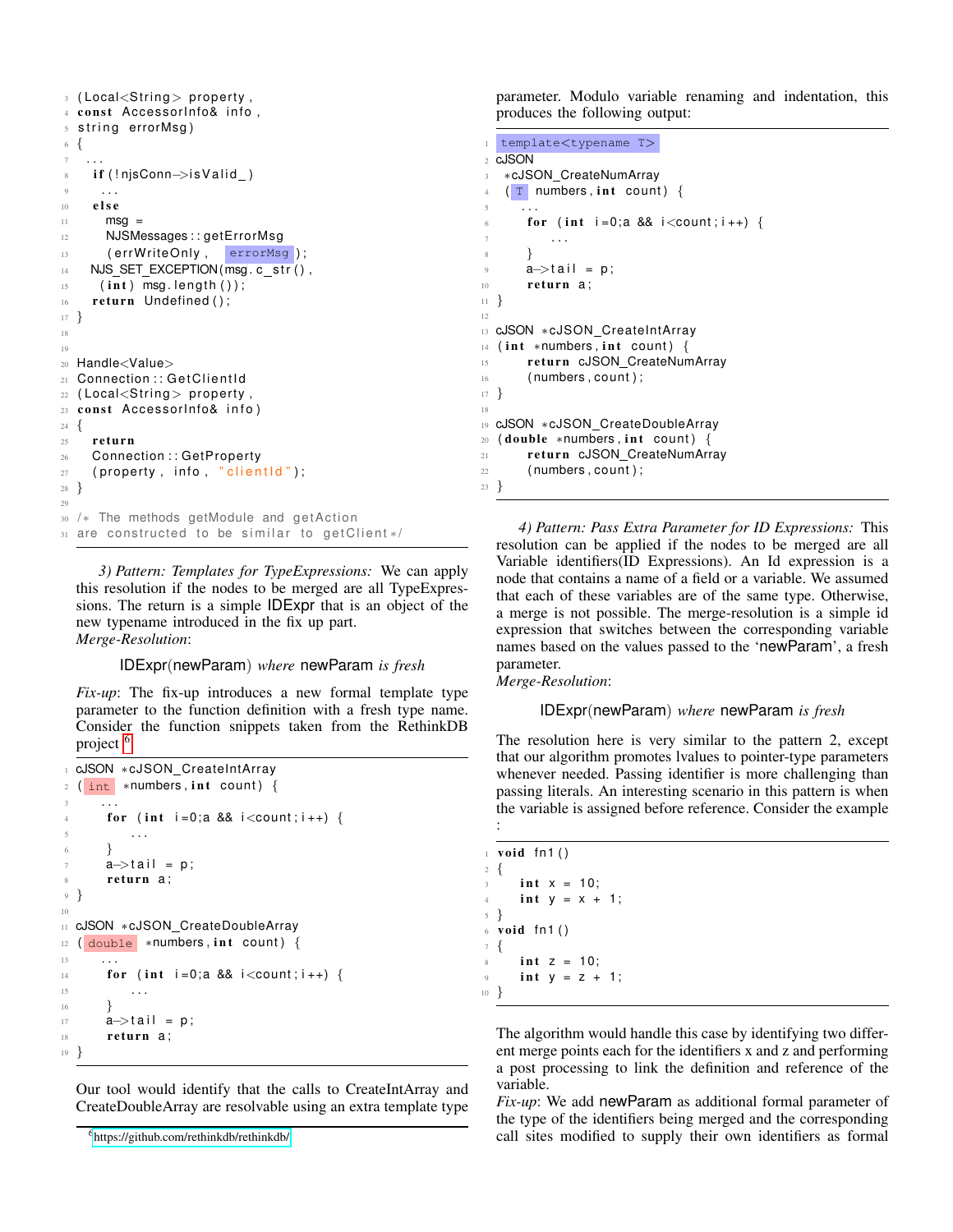parameters. Consider the function snippets taken from the Facebook's HHVM project<sup>[7](#page-7-2)</sup>

```
1
2 Type typeDiv (Type t1, Type t2)
   \{ if (auto t =
     eval\_const\_divmod(t1, t2, cellDiv)return *t;
    return TlnitPrim; }
 Type typeMod (Type t1, Type t2)
   \{ if (auto t =eval\_const\_divmod(t1, t2, cellMod))10 return *t;
11 return TlnitPrim; }
```
Our tool would identify that the calls typeDiv and typeMod are resolvable using an extra parameter. Modulo variable renaming and indentation, this produces the following output:

```
1
2 template<class CellOp>
3 Type typeModDiv
4 ( Type t1 , Type t2 , CellOp fun ) {
5 if (auto t =eval_const_divmod(t1, t2, \boxed{\text{fun}})return *t;
8 return TlnitPrim;
9 }
10
11 Type typeDiv (Type t1, Type t2)
12 \{ return typeModDiv(t1, t2, cellDiv); \}13 Type typeMod (Type t1, Type t2)
   \{ return typeModDiv(t1, t2, cellMod); \}
```
## V. IMPLEMENTATION

<span id="page-7-0"></span>We implemented the distance calculator, the algorithms and the framework on top of Eclipse CDT  $8$ . We adapted an existing implementation of RTED <sup>[9](#page-7-4)</sup> and modified it to fit our CDT AST representation. The existing implementation worked on in-order representations of trees with String nodes. We replaced the nodes to contain information about AST node types and content. We supplied the source file with the clone groups as input to an Eclipse environment setup to include the merging as a Refactoring menu option. We marked the potential candidates using pragma annotations. The result was a new file with the marked functions merged and the original functions calling the new merged function with the common functionality. We copied the result file back to the repository, overwriting the original version of the file and the repository was built, tested and run. We also identified potential candidates for merging using our modified edit distance calculator. We explain the details of the actual identification and the merges in the evaluation section [VI.](#page-7-1)

#### VI. EVALUATION

<span id="page-7-1"></span>RQ: Are the abstractions performed by our algorithm of sufficient quality for production level code?

In order to evaluate if the abstractions performed by our tool

was of sufficient quality for production level code, we first had to come up with clone group candidates to merge. We checked out popular repositories from Github, identified potential candidates for merging, and abstracted the identified candidates using our approach. We finally submitted the abstracted code for pull requests to see how many of them were of sufficient quality to be introduced back in their production code. We explain the details of the process here. We performed a total of 18 abstractions of clone groups and sent them as pull requests to trending Github repositories. Fig [7](#page-8-0) lists the repositories that we looked at for our evaluation, the urls of the pull requests, the number of clone groups abstracted per repository and the status of the pull requests. The edit distance between pairs of functions seemed more representative of the copy-pasted near clones than traditional clone detectors to filter out potential copy-pasted clone group candidates. Merging is particularly promising for Type-3 clones, yet those are particularly difficult for traditional clone detectors. Therefore, we identified the potential clone groups using edit distance as a metric. We started with the Repositories in [7](#page-8-0) and collected all function pairs belonging to the same source file because edit distance applied only to AST pairs. We calculated the edit distance of each pair. Let us call the edit distance of the two functions as *editDist* and the bigger of the two functions as *fnBigger*. We calculate bigger in terms of number of CDT nodes. We marked a function pair as a potentially copy pasted code if the number of nodes in *fnBigger* was greater than a customisable *threshold*<sup>n</sup> and if the ratio of the *editDist* to the *fnBigger* was less than a customisable *threshold<sub>r</sub>*. We explain the individual customisations for the two phases of our evaluation in [VI-5.](#page-8-1) We randomly picked function pairs out of the potential candidates and extrapolated clone groups whenever it made sense to our developer intuition, as a developer would do when using our tool in practice. Each clone group contained 2-4 functions. Note that the focus of the approach is the ability of the merging tool to produce abstractions of production level quality and the process of identifying clone groups was to come up with samples for evaluating our algorithm. We used a predetermined resolution pattern for each node type before submitting the pull requests.

- We resolved differences in Statements using Switch Statements and an extra parameter specifying the AST statement to branch to (Pattern 1)
- We resolved differences in Literal Expressions (Constants) using ID Expressions (Named identifiers) and an extra parameter specifying the constant (Pattern 2)
- We resolved differences in Type Expressions using Templates (Pattern 3)
- We resolved differences in ID Expressions using ID Expressions (and pointers if LValue) and parameters specifying the name or the address of the variable (Pattern 4)

We also performed minor manual changes. These include :

- Providing meaningful names to parameters. Our tool generated random fresh names based on the position of the merge points
- Adding function prototypes to header files

<span id="page-7-2"></span><sup>7</sup><https://github.com/facebook/hhvm/>

<span id="page-7-3"></span><sup>8</sup><https://eclipse.org/cdt/>

<span id="page-7-4"></span><sup>9</sup><http://www.inf.unibz.it/dis/projects/tree-edit-distance/download.php>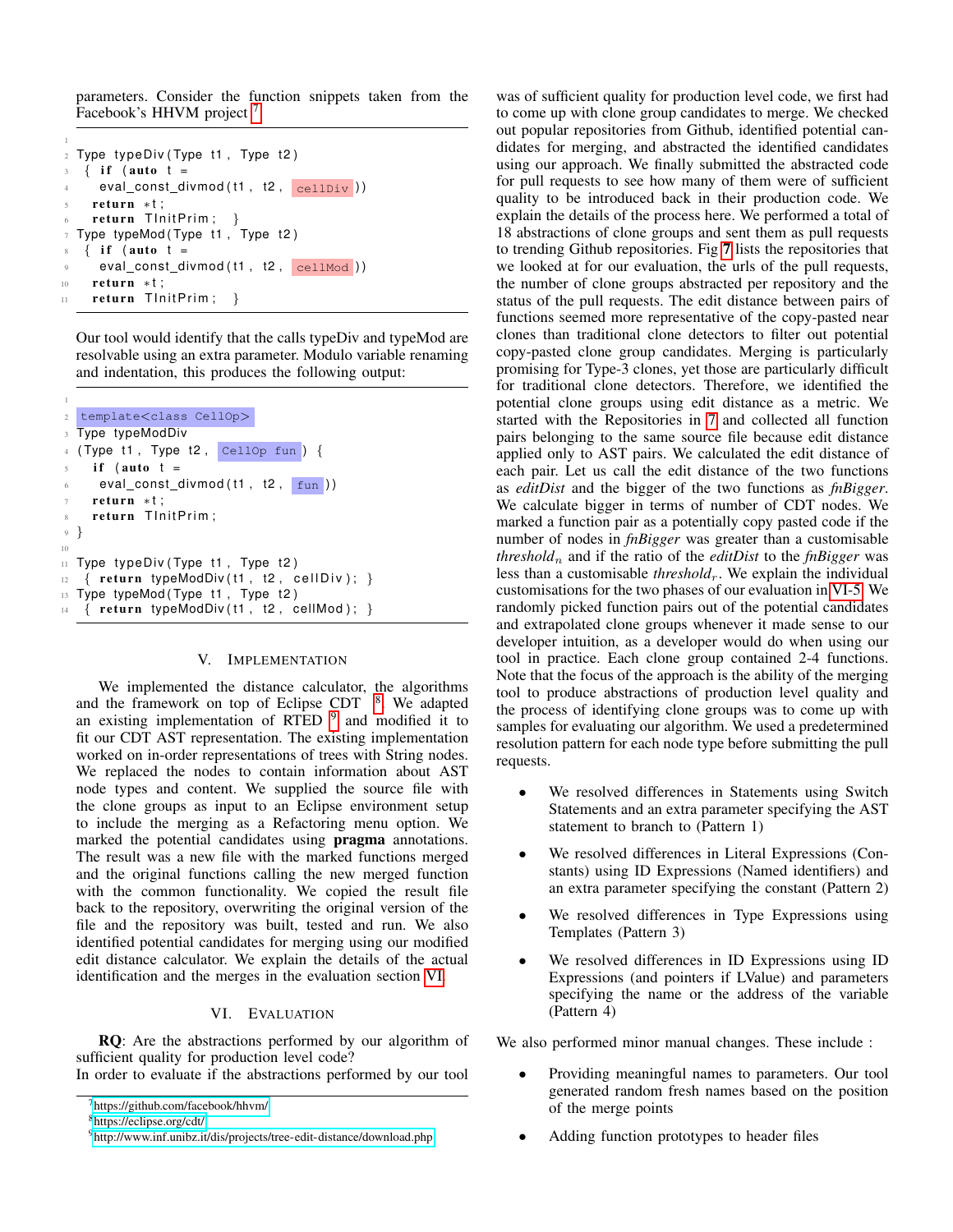| <b>Repository</b>    | <b>Phase</b>   | <b>Clone</b>   | <b>Status</b>          | URL                                                                                                               |
|----------------------|----------------|----------------|------------------------|-------------------------------------------------------------------------------------------------------------------|
|                      |                | <b>Groups</b>  |                        |                                                                                                                   |
| oracle/node-oracledb | $\overline{2}$ | 3              | Accepted               | https://github.com/oracle/node-oracledb/pull/28<br>$\bullet$                                                      |
| mongodb/mongo        | 2              | $\overline{2}$ | Accepted               | https://github.com/mongodb/mongo/pull/927<br>$\bullet$<br>https://github.com/mongodb/mongo/pull/928               |
| rethinkdb/rethinkdb  | 2              | 2              | Accepted               | https://github.com/rethinkdb/rethinkdb/pull/3820<br>$\bullet$<br>https://github.com/rethinkdb/rethinkdb/pull/3818 |
| $\cos 2d/\cos 2d-x$  | 2              | 2              | Accepted               | https://github.com/cocos2d/cocos2d-x/pull/10539<br>https://github.com/cocos2d/cocos2d-x/pull/10546<br>$\bullet$   |
| ideawu/ssdb          | $\overline{2}$ | 1              | Rejected               | https://github.com/ideawu/ssdb/pull/609                                                                           |
| facebook/rocksdb     |                |                | Pending                | https://github.com/facebook/rocksdb/pull/440/<br>$\bullet$                                                        |
| openexr/openexr      |                | 3              | Pending                | https://github.com/openexr/openexr/pull/147<br>٠                                                                  |
| facebook/hhym        |                |                | Rejected               | https://github.com/facebook/hhvm/pull/4490<br>$\bullet$                                                           |
| google/protobuf      |                | $\overline{2}$ | Accepted<br>1 Rejected | https://github.com/google/protobuf/pull/128/<br>٠<br>https://github.com/google/protobuf/pull/126                  |
| SFTtech/openage      |                |                | Rejected               | https://github.com/SFTtech/openage/pull/176                                                                       |

<span id="page-8-0"></span>Fig. 7. Repositories with their pull request URLs. Each clone group represents one abstraction.We encourage the readers who choose to look at the pull requests to go through the comments. Although some of the pull requests don't explicitly have the status as "merged", like with the OracleDB and the MongoDB repositories, the codes have actually been merged, indicated by the comments of the Maintainers.

The manual changes are standard refactorings that are not central to our approach.

<span id="page-8-1"></span>*5) Results:* We performed our initial evaluation (Phase 1) using a very early version of our merging tool which could perform only merges of pairs of functions and did not support multiple resolution patterns for the same pair. In order to verify our claims about acceptability of our abstractions, we had to identify potential clone groups. During Phase 1, we ran our distance calculator on the top trending C++ repositories in Github during the month of December 2014. We set *threshold*<sub>r</sub> to 0.5 and *threshold*<sub>n</sub> to infinity, meaning functions of all sizes were accepted. We submitted 8 abstractions as pull requests and all but one of the clone group abstractions were rejected or pending. The results of the pull requests highlighted areas of improvement in our first prototype.

| <b>Submitted</b>   Accepted   Rejected |  | Pending |
|----------------------------------------|--|---------|
|                                        |  |         |

Fig. 8. Phase 1 results

We performed our second evaluation (Phase 2) using a complete version of the our merging tool. It was able to merge  $n$  functions and could resolve multiple merge points with different node types. In order to verify our claims about quality of our abstractions, we had to identify potential clone groups. During Phase 2, we ran our distance calculator on the top trending repositories during the month of February 2015. We set *threshold<sub>r</sub>* to 0.15 and *threshold<sub>n</sub>* to 100. We changed the thresholds building on experience from Phase 1 in order to focus on clone groups that would save more lines of code when abstracted. One can observe that the threshold are set to very strict numbers, meaning the clones are very similar to each other and are of significant method sizes. We then submitted 10 abstractions as pull requests summarised in the table below and found out that all of them except for one were accepted.

| Submitted   Accepted   Rejected | Pending |
|---------------------------------|---------|
|                                 |         |

| Fig. 9. |  | Phase 2 results |
|---------|--|-----------------|
|---------|--|-----------------|

RQ Are the abstractions performed by our code comprehensible?

The results of the evaluation and the accepted pull requests suggest that the codes that were merged as part of the pull requests were indeed comprehensible. As far as we could tell, none of the rejected and pending discussions pointed to any issues with comprehensibility of the merged code. But, it is possible that given multiple merge points and different resolution patterns in the same merge could result in incomprehensible code. Since our approach involves user interaction, the users have the ability to choose not merge certain clones if the merge turns our incomprehensible.

*Analysis of rejected and pending results:* We present the results of the pending and rejected pull requests summarised in [7](#page-8-0) and provide our analysis on the same.

# Pending results

Below we note feedback to pull requests that were neither accepted nor rejected. Let us first discuss the pending pull request from Rocksdb. The exact comment from the head maintainer of the project was:

*Great stuff, now its only one commit (after the squash)! Waiting for OK from @anon1 or @anon2 (since they maintain this code) before merging.*

We interpret that the pull request was met with positive review. We did check with the maintainers of the repository to no avail. We suspect that developers have many tasks and only one of them is attending to pull requests and the code in consideration may not be their top priority. We suspect this may be the reason for the pending status of the pull request.

The other pull request from OpenExr repository that contained 3 clone groups merged had a mixture of responses. One maintainer requested an explanation of the advantages and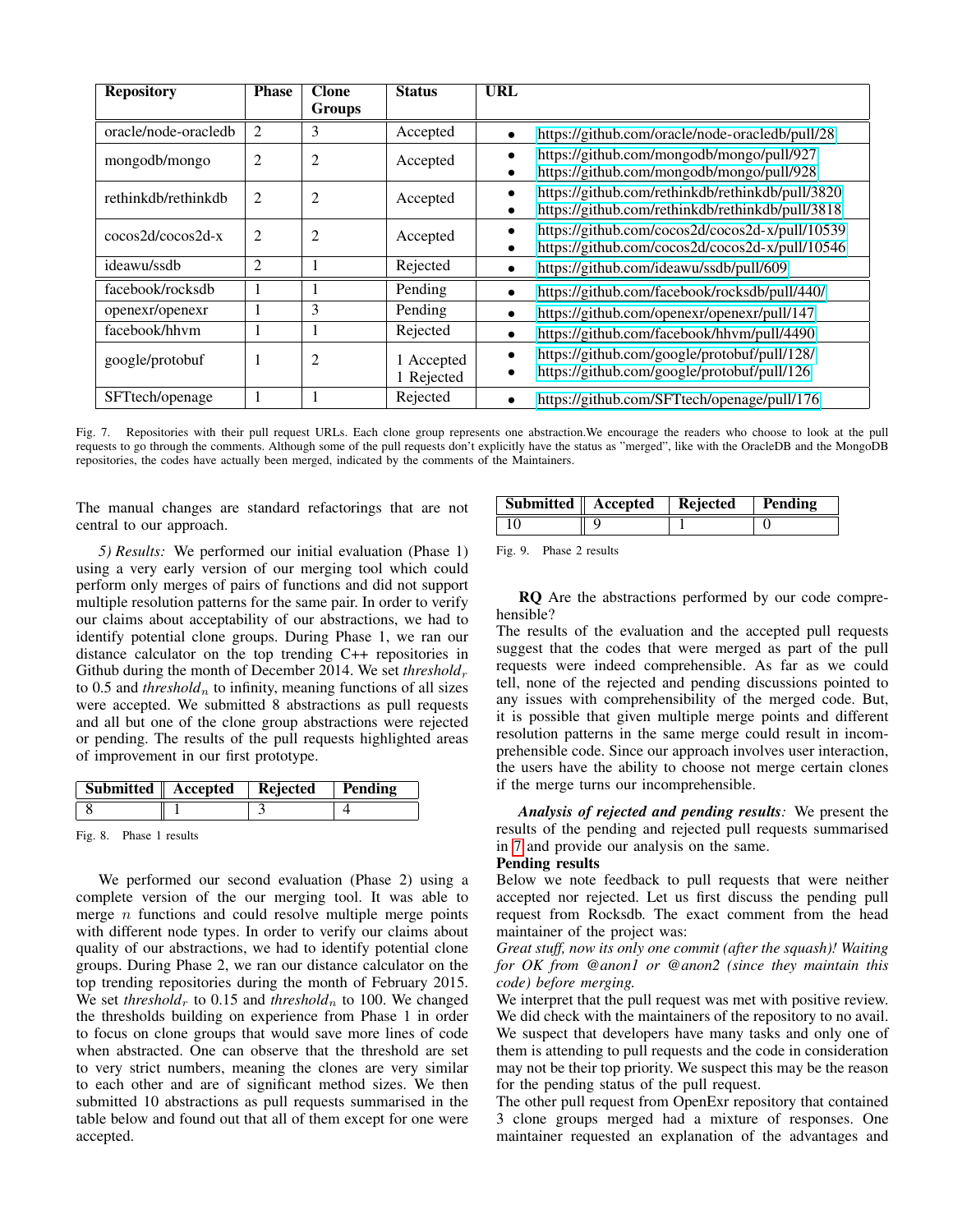another maintainer expressed scepticism over the performance overhead of such an abstraction as it was a low level function. One maintainer had requested a unit test of the introduced abstraction before a merge. We could not do this since we lacked the understanding the of the semantics of the functions we merged. All these activities spanned close to 3 months. On closer observation of the activity of the repository, it seems common for the repository's pull requests to stay in the pending status for a long time as is illustrated by the 20 of their 24 open pull requests happening in 2014, a few as far away in the past as March 2014. Based on this, we believe that there are repositories which generally don't prioritise the speed in which they process pull requests. This could have been the reason for the pending status of our pull request in this case.

#### Rejected results

Of the five rejected clone group abstractions, four were rejected because the maintainers felt that not enough lines were saved. We did not receive an explanation for the remaining rejected clone group abstraction for the ideawu/ssdb repository.

#### VII. RELATED WORK

<span id="page-9-0"></span>Our work is closely related to existing work on clone detection [\[2\]](#page-10-0), [\[10\]](#page-10-1), [\[1\]](#page-10-2), which focuses on detecting clones and near-clones to identify faults [\[9\]](#page-10-3) and enable refactoring [\[3\]](#page-10-8). Similar to CCFinder/Gemini [\[3\]](#page-10-8), our tool specifically looks for near-clones to merge; however, our focus is not on detecting near-clones in unknown code, but rather on merging *deliberate* and *known* clones. As our evaluation shows, our approach is effective on general clones.

The other closely related work is refactoring [\[6\]](#page-10-9). As in prior work, we break our transformations into individual, atomic components [\[13\]](#page-10-5), [\[15\]](#page-10-6), namely merges (which may be nested and require individual interaction) and fixups for existing code to use the refactored code.

Other work on clone management include tracking tools like CloneBoard [\[4\]](#page-10-10) and Clone tracker [\[5\]](#page-10-11). While CloneBoard provides the ability to organise clones and to some extent suggest the types of clones and possible resolution mechanisms, clone board lacks the ability to actually perform an abstraction and merge clones into a common functionality. Another approach to handling clones is linked editing [\[17\]](#page-10-12). Linked editing, unlike our approach, maintains the clones as they are, but allows editing of multiple clones simultaneously. This has the advantage of preserving code 'as is', but the disadvantage of requiring continued tool usage for future evolution. Linked editing shares our view that copy-pastemodify is an effective way to evolve software, but disagrees on how clones should be managed; it is an open question which of the two approaches is more effective for long-term software maintenance.

Perhaps the most closely related clone management approach to our algorithm is Cedar [\[16\]](#page-10-13), which targets Java and relies on Eclipse refactorings for abstraction. Unlike our approach, Cedar is limited to Type-2 clones. To the best of our knowledge, ours is the only work to support merging the common Type-3 clones (inexact clones) in a wide variety of cases. As Roy et al. [\[14\]](#page-10-14) note, Type-3 clones are particularly common and frequently evolve out of Type-1 and 2 clones.

While our work ignores the C preprocessor [\[11\]](#page-10-15) in C++, there is prior work on supporting the C preprocessor in C [\[7\]](#page-10-16). This work could be adapted to C++ to enable our system to support preprocessor-based abstraction patterns.

## VIII. CONCLUSIONS

<span id="page-9-1"></span>Managing code clones is a significant problem, given the amount of copy-pasted production level code. We proposed to find a middle ground between the easiest way of handling clones, copy-paste and the preferred way, abstraction. We first collected evidence that copy-paste-modify, was the easier method to extend existing functionality by an informal poll. We used another informal poll to collect evidence that abstraction was the preferred mode of extending functionality. After having established that copy-paste is easier and abstraction is preferred, we proposed an approach to abstract code that was possibly copy-pasted. We achieved this by introducing a framework that identifies the merge-able locations of the clones, identifying potential merge resolution mechanisms for these locations and presenting them to the user, who chooses to apply one of the available resolutions per code location. We evaluated this approach by implementing a prototype merging tool and applying a select set of these resolution patterns to near clones in popular GitHub repositories. We submitted these merged versions of the code as pull requests and found out that more than 50%(90% with the most recent version of our tool) of these requests were deemed applicable to industrial codes and merged back.

#### IX. APPENDIX: PROGRAMMER POLL

<span id="page-9-2"></span>This appendix summarises our informal poll. We asked five students (Figure [10\)](#page-9-3) to perform re-use tasks with copy-pastemodify and with manual abstraction; Figure [11](#page-9-4) summarises the amount of time taken to complete the tasks. Whenever one student performed both copy-paste-modify *and* manual abstraction, the student first completed the copy-paste-modify tasks. We later polled students whether they would prefer for the outcome to have been copy-paste-modified code or abstracted code. Four students responded; we summarise their responses for each task in Figure [12.](#page-10-17)

| ent.          |                         | $+^{\circ}$ | #3                       | #          |  |  |
|---------------|-------------------------|-------------|--------------------------|------------|--|--|
| rience<br>டிவ | -<br>$\mathbf{H}$<br>≖∪ | $\Omega$    | $\mathbf{H}$<br><b>.</b> | <b>TTP</b> |  |  |

<span id="page-9-3"></span>Fig. 10. Student experience levels

| <b>Task</b>                | #1 |                | #2 |   | #3         |   | #4 |                | #5 |                             |
|----------------------------|----|----------------|----|---|------------|---|----|----------------|----|-----------------------------|
|                            | A  | C              | A  | C |            | C | Α  | C              |    |                             |
|                            |    | 3              |    |   | DNF        |   |    | 3              |    | $\mathcal{D}_{\mathcal{L}}$ |
| $\overline{c}$             |    | $\overline{c}$ |    |   | 55         |   |    |                |    |                             |
| 3                          |    | 6              | 18 |   | 30         |   | 16 |                |    |                             |
| 4                          |    | 3              | 14 |   | <b>DNS</b> |   | 16 | $\overline{c}$ |    |                             |
|                            |    |                | 25 |   | <b>DNS</b> |   |    | 15             | 20 |                             |
| <b>DNF-</b> Did not Finish |    |                |    |   |            |   |    |                |    |                             |
| <b>DNS</b> - Did not Start |    |                |    |   |            |   |    |                |    |                             |

A - Abstraction

<span id="page-9-4"></span>C - Copy Paste

Fig. 11. Amount of time used for extending functionality.